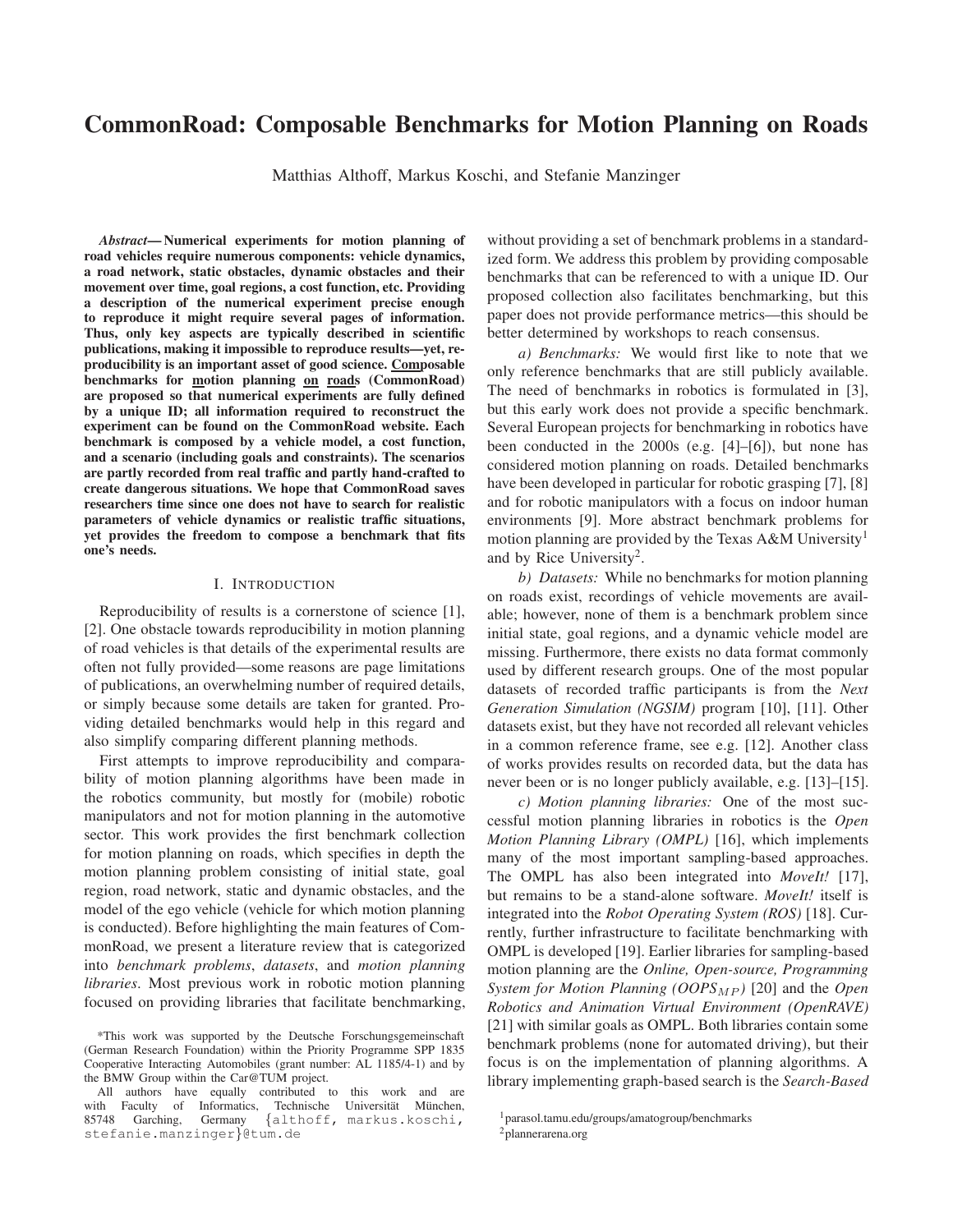Planning Library  $(SBPL)^3$ , which is useful if one e.g. uses motion primitives that span a search tree [22]. Besides graphbased techniques, there also exists the Covariant Hamiltonian Optimization for Motion Planning (CHOMP) library for gradient-based optimization techniques [23].

d) Automotive benchmarks beyond motion planning: One of the most successful automotive benchmarks is the KITTI benchmark targeting computer vision [24]. Another important aspect is simultaneous localization and mapping; the OpenSLAM<sup>4</sup> project and the Radish project<sup>5</sup> host a collection of benchmarks and libraries for SLAM.

e) Novelty and key features: CommonRoad is a benchmark collection for motion planning of road vehicles (available at commonroad.in.tum.de) with the following features:

- Reproducibility/unambiguity: All information required to reproduce the results of a motion planner is provided in an unambiguous way and explained by manuals on our website.
- Composability: Our benchmarks are composed of vehicle models, cost functions, and scenarios (including goals and constraints). All components are carefully chosen to easily combine and interchange them.
- Representativeness: Our benchmark problems contain recorded traffic to faithfully represent real traffic and hand-crafted problems since most recorded traffic situations are not critical/dangerous.
- Portability: We use XML to describe our scenarios, which is platform-independent. We also provide executable vehicle models implemented in MATLAB and Python, which are also platform-independent.
- Scalability: Our benchmark examples range from simple static scenarios with a few obstacles and a large driving corridor (i.e. region where collisions cannot take place) to complex scenarios with many dynamic obstacles and a small driving corridor.
- Openness: All benchmarks are freely available from our website with the possibility to suggest new ones.
- Independence: Our benchmarks are independent from planning libraries and our scenario representation could serve as an interchange format between other tools.

# **II. BENCHMARK COMPOSITION AND PLANNING** PROBLEM

As previously mentioned, we compose benchmarks using vehicle models, cost functions, and scenarios (including goals and constraints). This modularity makes it easy to generate many benchmarks from a smaller set of components and also simplifies comparing the effects of vehicle models or cost functions by only changing those components.

# A. Benchmark Composition

Let us introduce with M, C, S, and B the respective IDs of the model, the cost function, the scenario, and the benchmark. The benchmark ID is constructed by separating partial IDs by colons in the following order:

$$
B = M.C.S.
$$

For instance, for M=PM2, C=JB1, S=OV001, the benchmark ID is  $B = PM2:JB1:OV001$ . If using one's own component is preferred, one can use the ID IND (for individual). For instance, if one uses an individual cost function for the previous example, the ID becomes PM2:IND:OV001. If one prefers to build upon an existing component, which is modified, the new ID should have  $M$ - as a prefix. After modifying the model of the first example, the new ID is M-PM2:JB1:OV001 (of course, the modification should be described in detail). In case a collaborative planning benchmark is composed, we list the models and cost functions for  $n$  controllable traffic participants by  $n$ -dimensional lists:

$$
\mathbf{B} = [\mathbf{M}_1, \dots, \mathbf{M}_n] : [\mathbf{C}_1, \dots, \mathbf{C}_n] : \mathbf{C} \cdot \mathbf{S},
$$

where the index refers to the vehicle and a collaborative scenario is indicated by using the prefix  $C<sub>z</sub>$ , where  $M$ - should be used first if both are required. The *i*-th model and cost function corresponds to the  $i$ -th ego vehicle specified in the scenario XML file as introduced later in Sec. V-C. If only one model and/or cost function is used, it is assumed that all controlled vehicles use the same one. For instance, the benchmark ID for  $M_1=PM1$ ,  $C_1=JB1$ ,  $M_2$ =PM3, C<sub>2</sub>=JB1, M<sub>3</sub>=ST2, C<sub>3</sub>=SA1, and S=C-OV011, is  $B = [PM1, PM3, ST2]: [JB1, JB1, SA1]: C-OV011.$ 

## **B.** Motion Planning Problem

The proposed benchmarks codify an optimization problem whose solution is the motion plan. Let us denote by  $f<sub>M</sub>(x(t), u(t))$  the right hand side of the state space model of vehicle model M so that

$$
\dot{x}(t) = f_M(x(t), u(t)),\tag{1}
$$

where  $x \in \mathbb{R}^n$  is the state vector and  $u \in \mathbb{R}^m$  is the input vector. We further require the initial state  $x_{0,S} \in \mathbb{R}^n$  $(x(t_0) = x_{0,S})$  provided by scenario S, the initial time  $t_0$ , and the final time  $t_f$ . More details on the models can be found in Sec. III. The cost function  $J_C$  of ID C consisting of terminal costs  $\Phi_C$  and running costs  $L_C$  is

$$
J_C(x(t), u(t), t_0, t_f)
$$
  
=  $\Phi_C(x(t_0), t_0, x(t_f), t_f) + \int_{t_0}^{t_f} L_C(x(t), u(t), t) dt,$ 

which is detailed in Sec. IV. We denote the time-varying, free drivable space on the road surface as  $W_{\text{S,free}}(t) \subset \mathbb{R}^2$  and introduce  $O(x(t)) : \mathbb{R}^n \to P(\mathbb{R}^2)$  (P() returns the power set) as the function that returns the occupancy of a vehicle given its state. A possible solution has to ensure that the occupancy of the vehicle is in the free space  $(\forall t \in [t_0, t_f])$ :  $O(x(t)) \in W_{\text{s,free}}(t)$  and respects additional constraints  $g_S(x(t), u(t), t) \leq 0$  provided by scenario S, such as speed limits or other traffic rules [25]. Equality constraints can be

<sup>&</sup>lt;sup>3</sup>wiki.ros.org/sbpl

<sup>&</sup>lt;sup>4</sup>www.openslam.org

 $5$ radish.sourceforge.net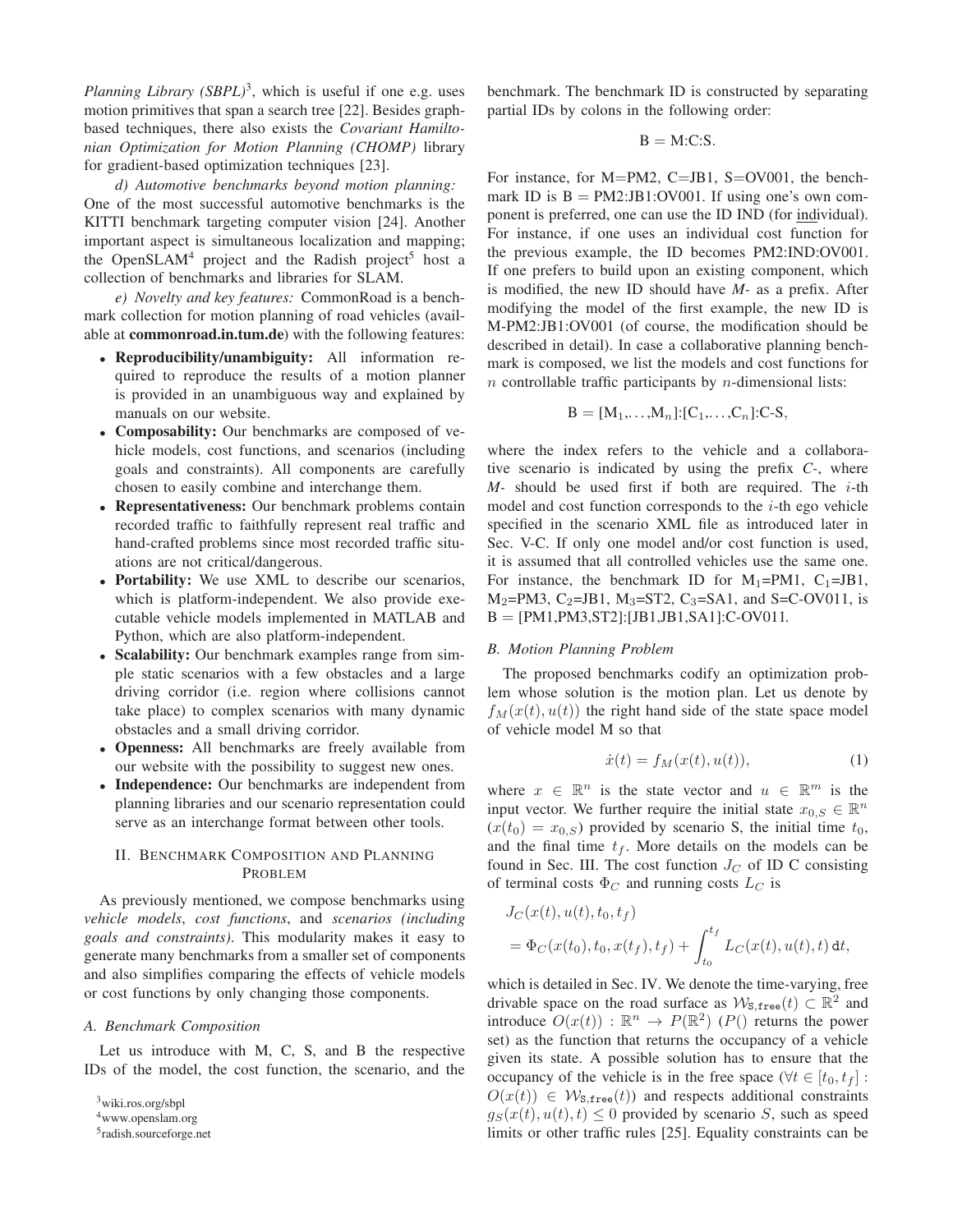constructed from inequality constraints (e.g.  $x \leq 0 \land -x \leq$  $0 \equiv x = 0$ ). Let us further denote the goal region  $\mathcal{G}_S \subset \mathbb{R}^n$ of scenario S, which can be disjoint sets (see Sec. V-C). As soon as  $x(t) \in \mathcal{G}_S$  at time  $t = t_f$ , a feasible solution is found. After introducing an input trajectory as  $u(\cdot)$  (in contrast to a value  $u(t)$  at time t), we can finally formulate the motion planning problem as finding

$$
u^*(\cdot) = \underset{u(\cdot)}{\text{arg min}} J_C(x(t), u(t), t_0, t_f)
$$
 (2)

subject to

$$
\dot{x}(t) = f_M(x(t), u(t)), \quad O(x(t)) \in \mathcal{W}_{\text{S,free}}(t),
$$
  

$$
g_S(x(t), u(t), t) \le 0, \quad x(t_0) = x_{0,S}, \quad x(t_f) \in \mathcal{G}_S.
$$

Associated with the optimal input trajectory  $u^*(\cdot)$  in (2) is an optimal state trajectory  $x^*(\cdot)$  that can be obtained by a forward simulation of  $(1)$ . Directly solving  $(2)$  is referred to as trajectory planning (see [26, Sec. 4.]). An alternative is to first find a path that the vehicle should follow for which an optimal velocity profile is computed, which we refer to as path planning with subsequent velocity optimization (see [26, Sec. 4.]). Both techniques can be used to solve our proposed benchmarks.

## **III. VEHICLE MODELS**

This section presents models for vehicle dynamics ranging from simple to complex. For each model it is assumed that underlying controllers exist that can realize a commanded acceleration (positive and negative within given limits). For adaptive cruise control in particular, numerous works already exist that realize a commanded acceleration, see e.g. [27], [28]. The effects of engine characteristics in terms of fuel consumption can be considered in the cost function (see Sec. IV).

The lateral dynamics, however, cannot be abstracted away to the same extent using controllers, especially when constraints such as the danger of roll-over must be considered in extreme maneuvers [29], [30]. For this reason, our models consider increasingly complex lateral vehicle dynamics and tire models: point-mass model, kinematic single-track model, single-track model, and a multi-body model. Some details of the first two models are presented subsequently, whereas due to space restrictions, the full detailed description of the single-track model and the multi-body model can be found in our *vehicle model documentation* on our website. Executable MATLAB and Python implementations of all presented models are also available. We have not included Dubin or Reeds-Shepp cars since they require changing the steering angle infinitely fast (see e.g. [31]).

The model IDs are constructed by first choosing the model type (e.g. ST for single-track) followed by a number, which refers to the parameterization in the vehicle model *documentation* of our repository.

#### A. Point-Mass Model (M=PM)

The point-mass model is the simplest model that is commonly used for motion planning, see e.g. [32], [33]. This model abstracts the vehicle as a point mass whose absolute acceleration is bounded (Kamm's circle). Let us introduce  $\square$  as the placeholder for a variable and  $\square_x$  and  $\square$ <sub>u</sub> to denote the value of the corresponding variable in  $x$  and  $y$  direction (world coordinates), respectively. After further introducing position  $s$ , acceleration  $a$ , and maximum absolute acceleration  $a_{\text{max}}$ , the dynamics is

$$
\ddot{s}_x = a_x, \quad \ddot{s}_y = a_y, \quad \sqrt{a_x^2 + a_y^2} \le a_{\text{max}}.
$$

The point-mass model ignores the minimum turning circle, which is considered next in the kinematic single-track model.

## B. Kinematic Single-Track Model (M=KS)

The kinematic single-track model (also known as the kinematic bicycle model) considers only two wheels, where the front and rear wheel pairs are each lumped into one wheel, because the roll dynamics is neglected (see Fig. 1) and [34, Sec. 2.2]). This also explains the term *single-track model*. Tire slip is not considered, but the kinematic singletrack model can be used when the vehicle does not operate close to its physical capabilities [26], [35]. For instance, when planning a parking maneuver, tire slip is not important, but the point-mass model would not be sufficient since the non-holonomic behavior and, in particular, the minimum turning radius would not be considered.

In addition to the variables already introduced, we also require the velocity of the steering angle  $v_{\delta}$ , the steering angle  $\delta$ , the heading  $\Psi$ , and the parameter l describing the wheelbase as well as the parameter  $v<sub>S</sub>$  describing the velocity above which the engine power is limiting maximum positive acceleration rather than maximum tire forces (see Fig. 1). We further denote by  $\mathbf{\underline{\square}}$  the minimum possible value, by  $\mathbf{\overline{\square}}$ the maximum possible value, by  $\square_{\text{lat}}$  the value of a variable in lateral direction, and by  $\square_{\text{long}}$  the value in longitudinal direction (vehicle-fixed coordinates). The differential equations of the kinematic single-track model as defined in this work are

$$
\dot{\delta} = v_{\delta}, \quad \dot{\Psi} = \frac{v}{l} \tan(\delta), \quad \dot{v} = a_{\text{long}}
$$

$$
\dot{s}_x = v \cos(\Psi), \quad \dot{s}_y = v \sin(\Psi),
$$

under consideration of the constraints

$$
v_{\delta} \in [\underline{v}_{\delta}, \overline{v}_{\delta}], \quad \delta \in [\underline{\delta}, \overline{\delta}], \quad v \in [\underline{v}, \overline{v}], \tag{3}
$$

$$
a_{\text{long}} \in [-a_{\text{max}}, \overline{a}], \quad \overline{a} = \begin{cases} a_{\text{max}} \frac{v_S}{v} & \text{for } v > v_S, \\ a_{\text{max}} & \text{otherwise,} \end{cases}
$$
(4)

$$
\sqrt{a_{\text{long}}^2 + (v\,\dot{\Psi})^2} \le a_{\text{max}} \qquad (a_{\text{lat}} = v\,\dot{\Psi}).\tag{5}
$$

Constraint (3) considers that the steering velocity, the steering angle, and the vehicle velocity are bounded. Limited engine power and braking power as detailed in [36, Sec. III.B] are considered by (4). Finally, as in the point-mass model, constraint (5) models Kamm's circle.

Note that kinematic single-track models differ slightly in publications, depending on whether one considers that 1) the steering angle or the steering velocity is an input, 2) the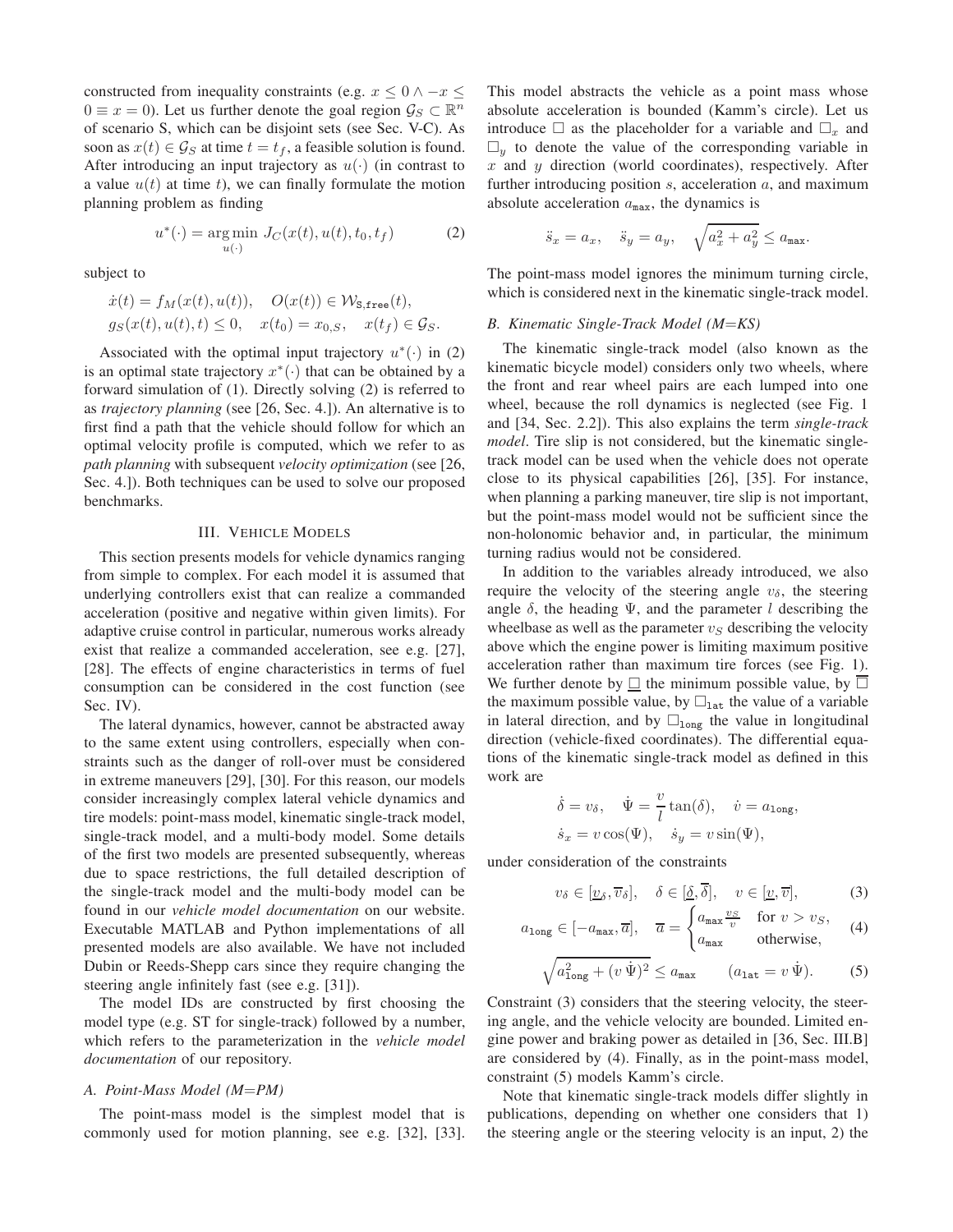vehicle velocity or the vehicle acceleration is an input, or 3) the front or rear wheel is the reference point (here: rear wheel, see Fig. 1). For instance, in  $[26, eq. (8)]$ , the vehicle velocity and the steering velocity are inputs. Additionally, other works do not provide all the constraints of our model (which can be easily removed, but a removal should be stated since this simplifies motion planning).

# C. Single-Track Model ( $M = ST$ )

The natural extension of the kinematic single-track model is the single-track model (also known as the bicycle model), which considers tire slip [34, Sec. 2.3] influencing the slip angle  $\beta$ , which is illustrated in Fig. 1 as the angle between the velocity vector  $v$  and the vehicle orientation  $\Psi$ . Works that perform planning of evasive maneuvers closer to physical limits require the single-track model, see e.g. [37], [38]. We additionally consider the load transfer of the vehicle due to longitudinal acceleration  $a_{\text{long}}$  (neglecting suspension dynamics). Due to space limitations, we refer the reader to our *vehicle model documentation* for a detailed description and derivation of the single-track model.

Since the single-track model uses a linear relationship between slip angle and tire force (thus ignoring saturation effects), constraint (5) is important for limiting possible tire forces. Please note that in contrast to this work, other works often only consider constant velocity when referring to a single-track model (see e.g. [34, Sec. 2.3]). Also, the weight transfer between the front and rear axle is often neglected in single-track models (see e.g. [37]).



Fig. 1. Combined illustration of kinematic/standard single-track model.

#### D. Multi-Body Model (M=MB)

Although the previously introduced single-track model already considers many important effects of vehicle dynamics, it does not consider the vertical load of all 4 wheels due to roll, pitch, and yaw, their individual spin and slip, and nonlinear tire dynamics. An example of a multi-body model used for motion planning of a road vehicle can be found in [39]. Although many commercial multi-body models for vehicle dynamics exist<sup>6</sup>, those models are proprietary and thus not appropriate for a benchmark that requires public accessibility. Our multi-body model is taken out of [40, Appendix A], which is one of few detailed and accessible multi-body dynamics descriptions. Due to the complexity of the multi-body model, we refer to the vehicle model *documentation* of our repository and only mention the main features.

The multi-body dynamics is described by 3 masses: The unsprung mass and the sprung masses of the front and rear axles. The forces between these masses are described by the dynamics of the suspension and the tire model. We consider all suspension forces in [40, Appendix A] originating from springs, dampers, and anti-roll bars. For the tire dynamics we use the PAC2002 Magic-Formula tire model, which is widely used in industry [41]. Rewriting all equations as a state space model yields 29 state variables.

# E. Numerical Experiments and Interchangeability of Models

In order to facilitate switching between different models and to compare results as done in this subsection, we describe in our *vehicle model documentation* how parameter sets and initial states can be converted in the best possible way between models. There, we further provide state-space formats of all models so that it is easier to build one's own executable models in addition to the ones in MATLAB and Python.

To illustrate better differences between models, we briefly present numerical experiments for a BMW 320i (parameter set 2 in *vehicle model documentation*). The duration of each experiment is 1 s, and the initial velocity is 15 m/s; further details of the experiments can be found in the vehicle model documentation. First, we compare the kinematic single-track model, the single-track model, and the multi-body model when driving a left curve. It can be easily seen in Fig.  $2(a)$ that the kinematic single-track model realizes the tightest bend since it does not consider tire slip; the single-track model is a little wider due to considering tire slip. This effect is even stronger for the multi-body model since it already considers saturation of tire forces before constraint (5) is active. This can be seen even better when comparing the slip angles of the single-track model and the multi-body model in Fig.  $2(b)$ .

Second, we demonstrate understeering and oversteering (see [34, Sec. 3.3]) for the multi-body model during cornering by braking into the corner ( $a_{\text{long}} = -0.7$  g, g represents the gravity constant), coasting ( $a_{\text{long}} = 0$  g), and heavily accelerating ( $a_{\text{long}} = 0.63$  g) the rear-wheel-driven vehicle (power oversteer) as shown by the slip angle in Fig.  $3(a)$ . It can also be easily observed, by plotting the pitch in Fig. 3(b), that the vehicle is "diving" during braking while the front lifts during acceleration.

#### **IV. COST FUNCTIONS**

This section proposes standardized cost functions for the motion planning problem in (2). Analogously to the composability of the benchmarks, we compose different types of partial cost functions to a single cost function. The partial cost functions have a unique ID  $p$  and the set  $\mathcal P$  contains all IDs of the proposed partial cost functions. The overall cost function is obtained by the weighted sum

$$
J_C(x(t), u(t), t_0, t_f) = \sum_{i \in \mathcal{I}} w_i J_i(x(t), u(t), t_0, t_f),
$$

where  $\mathcal{I} \subset \mathcal{P}$  contains the IDs of the applied partial cost functions and  $w_i \in \mathbb{R}^+$  are weights. We first present popular

<sup>&</sup>lt;sup>6</sup>www.carsim.com, www.tesis-dynaware.com, www.mscsoftware.com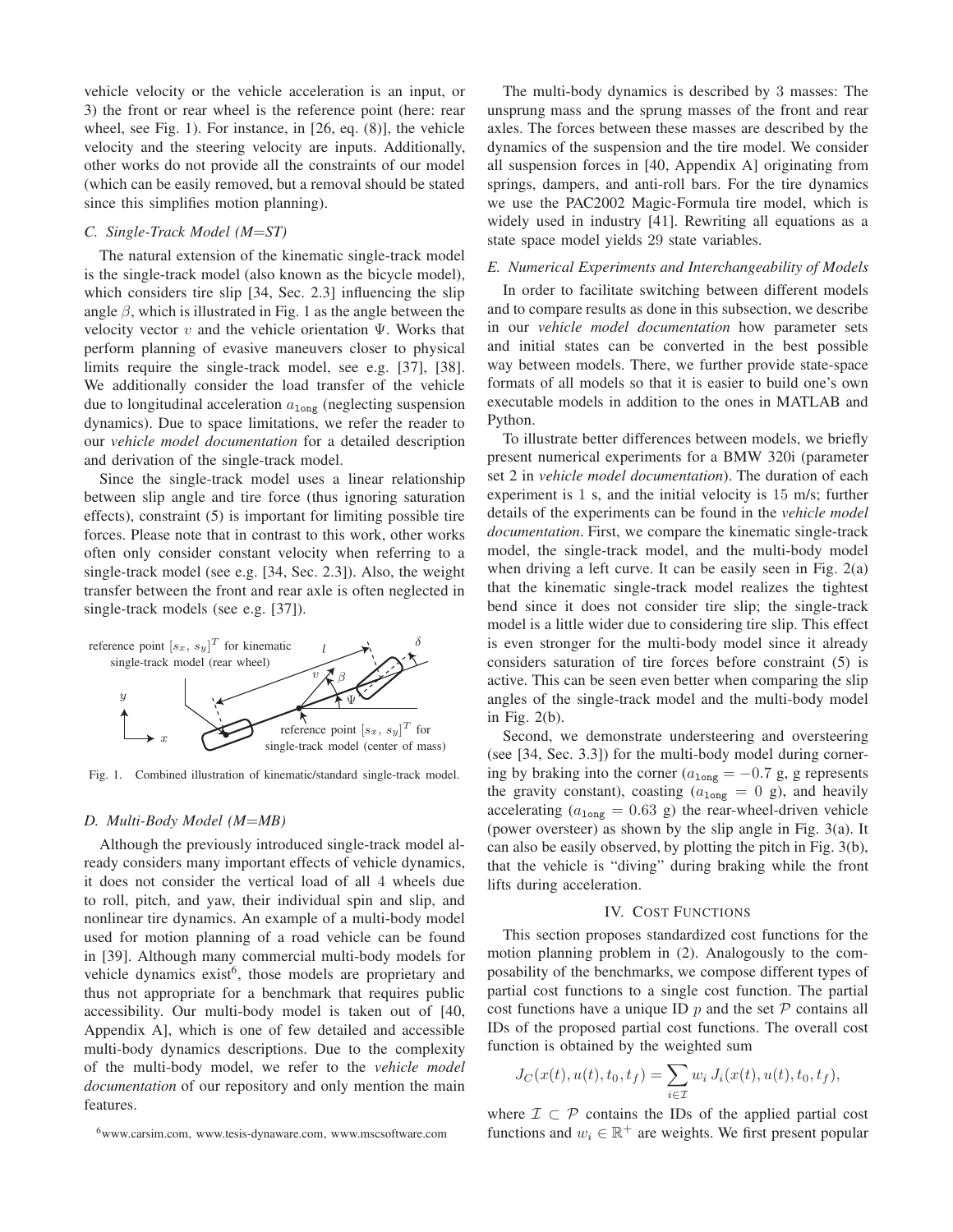

Fig. 2. Comparing the kinematic single-track (KS) model, the single-track (ST) model, and the multi-body (MB) model during cornering.



Fig. 3. Investigating oversteering and understeering as well as pitch for the multi-body model.

partial cost functions using the variables already introduced in Sec. III:

- Time:  $J_T = t_f$  (see [42, eq. 2]).
- Acceleration:  $J_A = \int_{t_0}^{t_f} a(t)^2 dt$  (see [43, Sec. III.B]).<br>
 Jerk:  $J_J = \int_{t_0}^{t_f} \dot{a}(t)^2 dt$  (see [44, Sec. III]).
- 
- 
- 
- Steering angle:  $J_{SA} = \int_{t_0}^{t_f} \delta(t)^2 dt$  (see [45]).<br>
 Steering rate:  $J_{SR} = \int_{t_0}^{t_f} v_{\delta}(t)^2 dt$  (see [45]).<br>
 Energy:  $J_E = \int_{t_0}^{t_f} P(x(t), u(t)) dt$ , where  $P(x(t), u(t))$  is the required power of the engine for the state  $x$  and the input  $u$ , which can be obtained from engine mappings (see [28, Sec. III.B]).
- Yaw rate:  $J_Y = \int_{t_0}^{t_f} \Psi(t)^2 dt$  (see [43, Sec. III.B]).
- **Lane center offset:**  $J_{LC} = \int_{t_0}^{t_f} d(t)^2 dt$ , where d is the distance to the lane center or a driving corridor (see [43, Sec. III.B]).
- Velocity offset:  $J_V = \int_{t_0}^{t_f} (v_{\text{des}}(x(t)) v(t))^2 dt$ , where  $v_{\text{des}}(x(t))$  is the desired velocity for the vehicle state x (see [43, Sec. III.B]).
- **Orientation offset:**  $J_O = \int_{t_0}^{t_f} (\theta_{\text{des}}(x(t)) \theta(t))^2 dt$ ,<br>where  $\theta_{\text{des}}(x(t))$  is the desired orientation for the vehicle state  $x$  (see [45]).
- **Distance to obstacles:**  $J_D = \int_{t_0}^{t_f} \max(\xi_1(t), \dots, \xi_0(t)) dt$ , where *o* is the number of obstacles,  $\xi_i(t) =$  $e^{-w_{\text{dist}}d_i(t)}$ ,  $d_i(t)$  is the distance of the ego vehicle to an obstacle, and  $w_{\text{dist}}$  is an additional required weight (see [46, eq. 7-8]).
- Path length:  $J_L = \int_{t_0}^{t_f} v(t) dt$  (see [46, Tab. 1]).
- Terminal offset:  $J_{TO} = d(t_f)^2$  (see [44, eq. 2]).
- **Terminal distance to goal:**  $J_{TG} = d_{\text{goal}}(t_f)^2$ , where  $d_{\text{goal}}$  is the distance to the goal (see [47, Sec. IV.D]).

Let us now introduce a notation for writing the used weights compactly. We write  $w_T = 0.1$ ,  $w_{SA} = 0.4$ , and  $w_Y = 0.7$  in short as  $[(T|0.1), (SA|0.4), (Y|0.7)]$ . After agreeing that we use SI units for all variables, this notation uniquely defines a cost function. Most works, however, do not provide such weights, so we cannot include their values in the current version of the benchmark. We therefore hope that once the structure is fixed, other researchers will contribute their used weights. Works that published their used weights are listed below, where the cost function ID is chosen as the initials of the first authors plus a running number:

- $J_{JB1}$  from [42, eq. 2]: [ $(T|1)$ ].
- $J_{SA1}$  inspired by [48, eq. 2]: [( $SA|0.1$ ), ( $SR|0.1$ ),  $(D|10^5)$  (we use fewer parameters).
- $J_{WX1}$  inspired by [46, Tab. IV]:  $[(T|10), (V|1),$  $(A|0.1), (J|0.1), (D|0.1), (LC|10)$  (we use fewer parameters and velocity difference instead of absolute velocity).

# V. SCENARIOS

As a last component, we introduce scenarios specified by an XML file, which is composed of 1) a formal representation of the road network, 2) static and dynamic obstacles, and 3) the planning problem of the ego vehicle(s) as shown in Fig. 4, where details of child elements are omitted for clarity. In the following subsections we briefly describe each data format in more detail. A detailed description can be found in the XML documentation on our website. We also provide a scenario documentation listing all available scenarios.

# A. Road Network

For our benchmarks we use *lanelets* [49] as atomic, interconnected, and drivable road segments to represent the road network. A lanelet is defined by its *left* and *right bound*, where each bound is represented by an array of points (a polyline), as shown in Fig. 5. We have chosen lanelets since they are as expressive as other formats, such as e.g. OpenDRIVE<sup>7</sup>, yet have a lightweight and extensible representation. Using lanelets allows the road network to be modeled as a *directed graph*, where each node has four types of outgoing edges: successor, predecessor, adjacentLeft, and adjacentRight (see Fig. 4; predecessor is not required but added for implementation reasons). Lanelets additionally contain traffic regulations, e.g. the speed limit. All road networks are stored using XML. The XML data structure of OpenStreetMap<sup>8</sup> can represent lanelets in the WGS84 coordinate frame using references between lanelets and primitive elements as described in [49]. Since we require Cartesian coordinates and a compact element structure to also represent obstacles and the planning problem, we propose our CommonRoad XML data format as specified on our website.

 $7$ opendrive.org

<sup>&</sup>lt;sup>8</sup>openstreetmap.org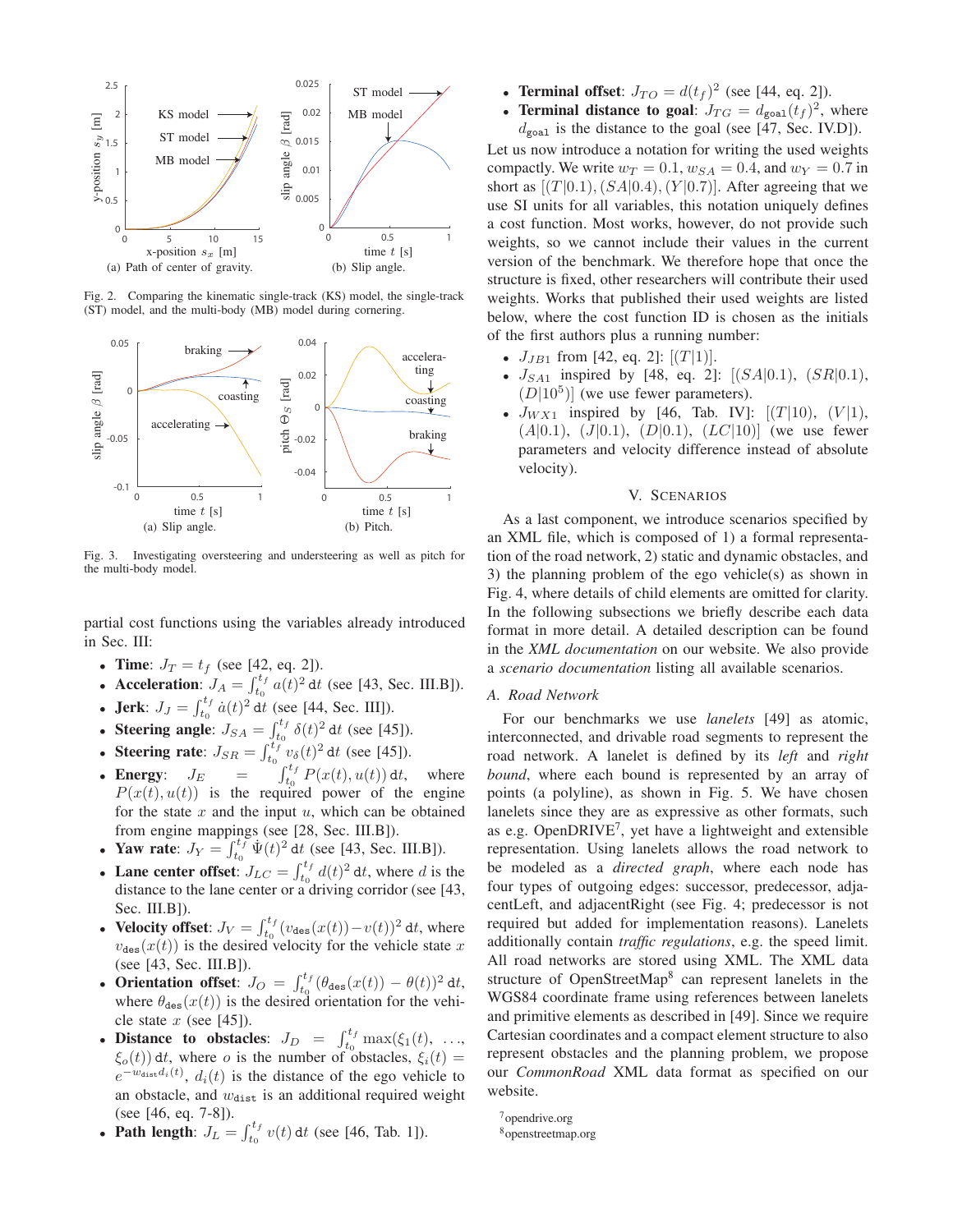





Lanelets of a complex intersection in the city center of Munich Fig.  $5$ . (scenario ID S=GER\_Muc\_1a). Besides roads, tram rails are also modeled by lanelets.

#### **B.** Obstacles

Obstacles are characterized by their role (static/dynamic), type (car/truck/bus/bicycle/pedestrian/construction-Zone/parkedVehicle/priorityVehicle/unknown), shape (rectangle/circle/polygon), and movement over time (if the obstacle is dynamic). We have restricted ourself to the shapes rectangle, circle, and polygon since rectangles are a good description for cars and trucks, circles are a good description of pedestrians, and any other two-dimensional shape can be modeled by a polygon if the number of points approaches infinity. If motion planners depend on other representations, one has to enclose the provided shape, see e.g. [50].

occupancy at final time of prediction horizon



Fig. 6. Supported occupancy representation of predicted obstacle movements.

When the obstacle is dynamic, we provide three possibilities to describe the movement over time as illustrated in Fig. 6: known behavior, unknown behavior bounded by sets, and unknown behavior described by probability distributions.

a) Known behavior: We describe known behavior with a trajectory, which is modeled as state sequence containing position and orientation. After defining the reference points of shapes of obstacles, the occupancy of an obstacle along a trajectory is uniquely defined: the reference point of a rectangle and a circle is their geometric center and the reference point of a polygon is its first point (polygons are stored as an ordered list of points).

b) Unknown behavior: Occupancy sets that evolve over time are used to represent unknown behavior [36]. For occupancy sets we only allow polygons as a representation that can be obtained from our tool SPOT [51]. Please note that one can also represent known behavior by evolving occupancy sets, which do not change their size over time.

c) Unknown stochastic behavior: One can describe unknown stochastic behavior with probability distributions of states. Since many different probability distributions are used (e.g. Gaussian [52], piecewise constant [53], etc.), we provide a placeholder for probability distributions in our XML structure. Please note that for stochastic behavior, the distribution of the state and the dimension of the vehicle have to be stored separately to correctly compute crash probabilities [53, Sec. VI]. For this reason, we also store the shape of obstacles as we do for known behavior.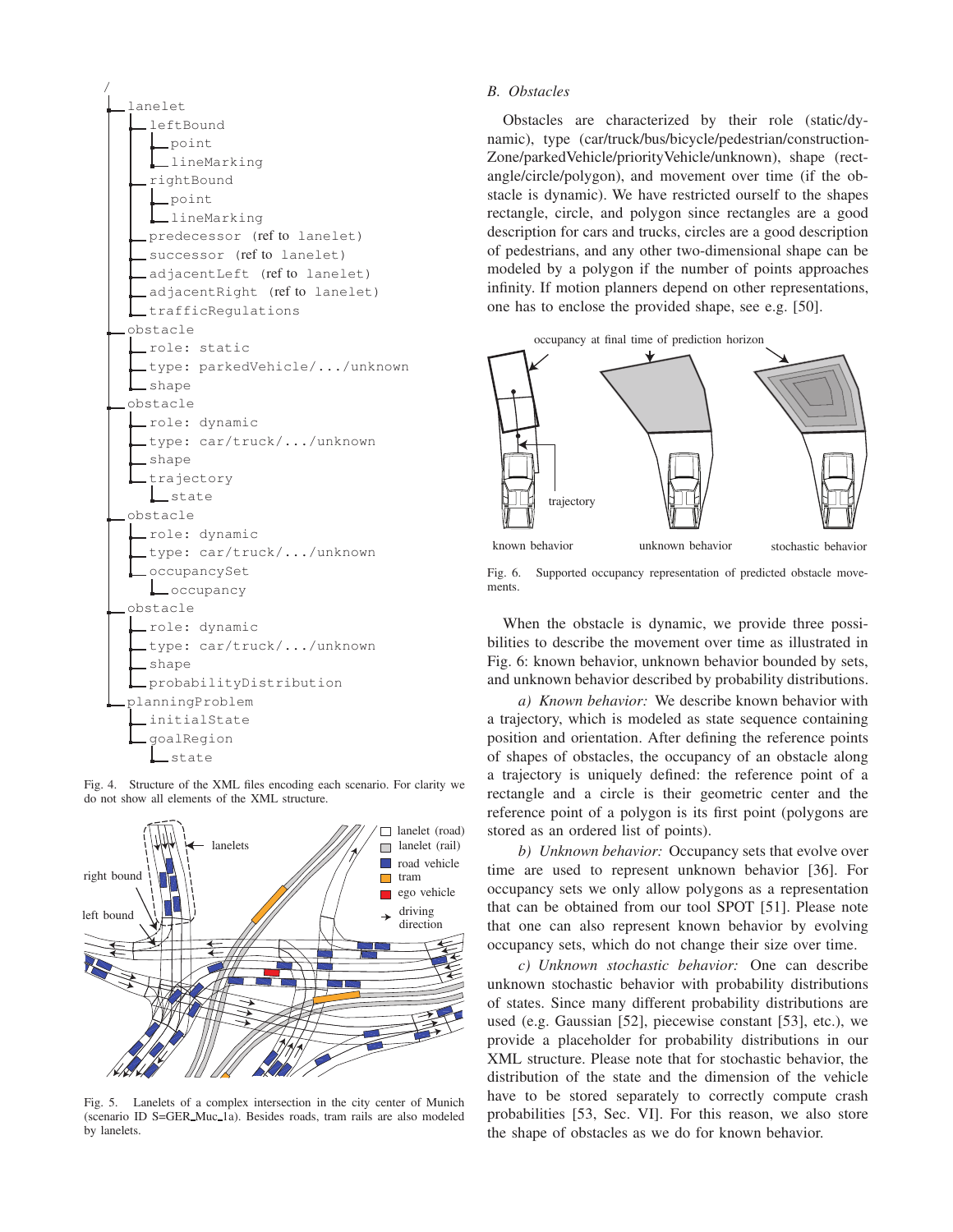| $t=5.5s$<br>$t=2.5s$<br>$t=2.5s$<br>$t=2.5s$<br>$t=5.5s$<br>$t=5.5s$<br>$t=0$ s<br>$t=0$ s<br>$t=0$ s                                                                                                                                |                                                                                                       |
|--------------------------------------------------------------------------------------------------------------------------------------------------------------------------------------------------------------------------------------|-------------------------------------------------------------------------------------------------------|
| Goal lane<br>$- + - -$<br>وتوجده ومناور<br>المستحققات                                                                                                                                                                                | $\begin{array}{ccc}\n\cdots & \cdots & \cdots \\ \vdots & \ddots & \vdots \\ \end{array}$ Ego vehicle |
| <u> 1988   programma programma programma programma programma programma programma programma programma programma programma programma programma programma programma programma programma programma programma programma programma pro</u> | $\rightarrow \rightarrow \rightarrow \rightarrow \rightarrow$ Obstacle A                              |
|                                                                                                                                                                                                                                      | Obstacle B                                                                                            |

Fig. 7. Solution of our applied trajectory planner for scenario "NGSIM\_US101\_0".

#### C. Planning Problem

Each ego vehicle has an initial state as well as one or several goal regions. If several goal regions are provided, we implicitly assume that only one of them has to be reached, modeling options like overtaking or staying behind a vehicle. The position of the goal region is defined by a point, shape (rectangle/circle/polygon), or lanelet. For orientation, velocity, and time, intervals or exact values can be provided. Since different vehicle models can be used (see Sec. III), the shape of the ego vehicle is part of the parameterization of the model. Despite the fact that the different models have different state variables, we can initialize all models by the initial state of a single-track model as described in the vehicle model documentation.

#### VI. EXAMPLE

We demonstrate our proposed benchmark collection with a deliberately simple scenario, which is based on recorded traffic data from the NGSIM U.S. 101 dataset (07:50 a.m. to 08:05 a.m.). Fig. 7 shows the trajectories of two vehicles and the initial position of the ego vehicle. We consider all lanes of the U.S. 101 highway provided by the NGSIM dataset; however, we only depict three out of six lanes in Fig. 7 for the sake of clarity. The goal of this scenario is to plan a lane-change maneuver for the ego vehicle to the left-most lane within a time horizon of  $t_f \in [5.5, 6.0]$  s (see Fig. 7).

The applied trajectory planner is based on numerical optimization; for a detailed explanation of the algorithm, the interested reader is referred to [45, Sec. III.1]. In this paper, we use a kinematic single-track model as described in Sec. III based on the parameters KS1 described in the vehicle *model documentation*. However, in order to demonstrate how parameters can be modified, the parameter  $v<sub>S</sub>$  is changed to  $v_S \rightarrow \infty$ . The cost function is chosen as

$$
J_{SM1}(x(t), u(t), t_0, t_f) = w_A J_A + w_{SA} J_{SA}
$$
  
+ 
$$
w_{SR} J_{SR} + w_{LC} J_{LC} + w_V J_V + w_O J_O,
$$

which minimizes the acceleration  $(J_A)$ , steering effort  $(J_{SA})$ and  $J_{SR}$ ), the distance and orientation offset to a reference path ( $J_{LC}$  and  $J_O$ ), and the velocity offset ( $J_V$ ). The chosen weights are

$$
[(A|50), (SA|50), (SR|50), (LC|1), (V|20), (O|50)].
$$

Since the ego vehicle should perform a lane-change to the left lane, the reference path is set to the center of the goal lane for computing the costs  $J_{LC}$  and  $J_{O}$ . Furthermore, the optimization horizon is 5.5 s and the desired velocity is  $v_{\text{des}} = 25$  m/s.

The unique ID of the benchmark is B M-KS1:SM1:NGSIM\_US101\_0, with  $v_S \to \infty$ . Our obtained trajectory has a total cost of  $J_{SM1}(x(t),u(t),t_0,t_f)$  =  $5.69 \cdot 10^4$ . In contrast to other work, all details on the vehicle model, the cost function, and the scenario are precisely given by our unique ID. Please note that without the ID we also would not have had the space to present all the details of the scenario in this work, although it is quite simple.

# VII. CONCLUSIONS

To the best of our knowledge, we provide the first set of composable benchmark problems for motion planning on roads accessible from commonroad.in.tum.de. While this paper only provides a rough overview, all details can be found in the provided documentation on our website. Each composed benchmark has a unique ID that can be used in publications or for one's own organization of benchmarks. This is demonstrated by an example for which we also provide a solution. Our benchmark collection contains a mix of recorded and constructed scenarios as well as scenarios on highways, on rural roads, and in urban settings. Our platform-independent repository can be extended by other researchers and will also be extended by ourselves.

#### **REFERENCES**

- [1] F. Amigoni, M. Reggiani, and V. Schiaffonati, "An insightful comparison between experiments in mobile robotics and in science," Autonomous Robots, vol. 27, pp. 313-325, 2009.
- [2] F. Bonsignorio and A. P. del Pobil, "Toward replicable and measurable robotics research," IEEE Robotics & Automation Magazine, vol. 22, no. 3, pp. 32-35, 2015.
- [3] J. Baltes, "A benchmark suite for mobile robots," in Proc. of the IEEE/RSJ International Conference on Intelligent Robots and Systems, 2000, pp. 1101-1106.
- [4] R. Dillmann. (2004) Benchmarks for robotics research. Deliverable KA 1.10 of the EU project EURON.
- [5] K. Pfeiffer, A. Bubeck, N. Blümlein, and M. Hägele. (2007) Action plan and recommendation on benchmarks for mobile manipulation and service robots. Deliverable D4.3 of the EU project Robot Standards and Reference Architectures (RoSta).
- [6] W. Nowak, A. Zakharov, S. Blumenthal, and E. Prassler. (2010) Benchmarks for mobile manipulation and robust obstacle avoidance and navigation. Deliverable D3.1 of EU Project Best Practice in Robotics (BRICS).
- [7] C. Goldfeder, M. Ciocarlie, H. Dang, and P. K. Allen, "The Columbia Grasp Database," in Proc. of IEEE International Conference on Robotics and Automation, 2009, pp. 1710-1716.
- [8] S. Ulbrich, D. Kappler, T. Asfour, N. Vahrenkamp, A. Bierbaum, M. Przybylski, and R. Dillmann, "The OpenGRASP benchmarking suite: An environment for the comparative analysis of grasping and dexterous manipulation," in Proc. of IEEE/RSJ International Conference on Intelligent Robots and Systems, 2011, pp. 1761-1767.
- B. Cohen, I. A. Şucan, and S. Chitta, "A generic infrastructure for benchmarking motion planners," in Proc. of the IEEE/RSJ International Conference on Intelligent Robots and Systems, 2012, pp. 589-595.
- [10] V. G. Kovvali, V. Alexiadis, and L. Zhang, "Video-based vehicle trajectory data collection," in Proc. of the Transportation Research Board 86th Annual Meeting, 2007.